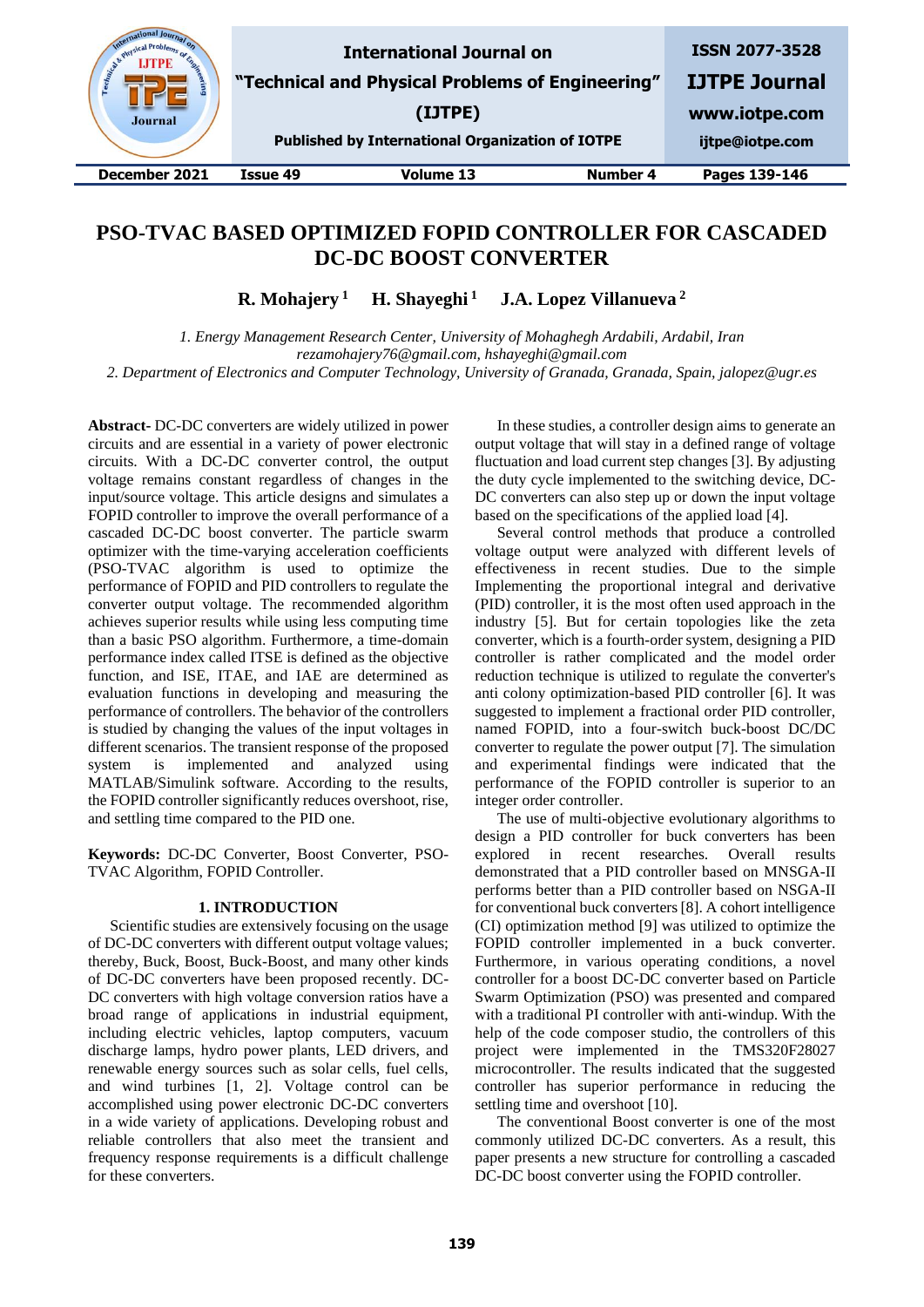Moreover, the particle swarm optimizer with the timevarying acceleration coefficients algorithm (PSO-TVAC) has been used to determine the optimum coefficients of the suggested FOPID controller, which is used to regulate the proposed converter output voltage level. This technique has a faster convergence rate than the conventional PSO algorithm, is more efficient at finding reasonable solutions, and requires less computing time. Aside from that, optimizing for a minimum error between the reference and the actual voltage is done by minimizing the objective function.

The Boost converter's voltage control and dynamic responsiveness are both weak while operating in openloop mode. As a result, a closed-loop operation is preferable for appropriate voltage control and performance optimization. Thus, by using the optimized FOPID controller by PSO-TVAC, this study attempts to achieve better performance than prior methods.

This article is divided into six sections. Section 2 focuses on the concept of cascaded boost converters, and a short overview of the FOPID Controller structure is provided in section 3. Sections 4 and 5 discuss the objective function and PSO-TVAC algorithm theories. Finally, in section 6, the simulation and results are shown by analyzing the performance of a modified cascaded boost converter using FOPID and PID controllers.

## **2. CASCADED BOOST CONVERTER MODEL**

As illustrated in Figure 1, a cascaded DC-DC Boost converter comprises two inductors, four semiconductors (three diodes and a transistor), and two capacitors. It is worth noting that the steady-state analysis of CCM operation of the converter is divided into two modes, which are both discussed in detail in the following equations. Table 1 lists the numerical values of the components of this converter [11].



Figure 1. Cascaded boost converter with a single switch

Table 1. Parameters of the converter

| Symbol | Component              | Value/Model  |
|--------|------------------------|--------------|
| $C_1$  | Capacitor              | $22 \mu F$   |
| C,     | Capacitor              | $100 \mu F$  |
| L١     | Inductor               | 90 µH        |
| L,     | Inductor               | 382 µH       |
|        | <b>Load Resistance</b> | $100 \Omega$ |

#### **2.1. CCM Operation Equations**

In continuous conduction mode (CCM) operation, a cascaded boost converter is stated to perform in two modes.

A MOSFET or an IGBT is used to perform the switching. MOSFET is recommended rather than IGBT in low voltage systems owing to its faster-processing speed.

Mode1 begins at  $t = 0$  s when the transistor  $Q_1$  and  $D_2$ are ON, and  $D_1$  and  $D_3$  are OFF. The input source charges the inductor  $L_1$ , and the energy stored in the capacitor  $C_1$ is transmitted to the inductor  $L_2$ . In addition, the output capacitor provides the necessary load energy. The direction of current flow in mode 1 is shown in Figure 2. This mode is stopped when the switch is turned OFF. As a result, the following equations are expressed:

$$
V_{L1} = V_{in}
$$
\n
$$
V_{L2} = V_C
$$
\n
$$
(1)
$$
\n
$$
(2)
$$



Figure 2. The current direction of mode 1

Mode 2 begins at  $t = t_1$  when the transistor  $Q_1$  and  $D_2$ are OFF, and  $D_1$  and  $D_3$  are ON. The input source and the stored energy in the inductor  $L_1$  charge the capacitor  $C_1$  in this mode. Additionally, the energy stored in inductor  $L_2$  is transmitted to the output capacitor, supplying the necessary energy. Figure 3 shows the direction of current flow in mode 2. This mode is stopped when the switch is turned ON. Therefore, the following equations are obtained:

$$
V_{L1} = V_{in} - V_{C1}
$$
 (3)

$$
V_{L2} = V_C - V_O \tag{4}
$$



Figure 3. The current direction of mode 2

The voltage of capacitor  $C_1$  and the converter voltage gain are determined as follows using the above equations and the volt-second law on the inductors:

$$
\langle V_{L1} \rangle = 0 = \frac{DT_S V_{in} + (1 - D)T_S (V_{in} - V_{C1})}{T_S} \tag{5}
$$

$$
\langle V_{L2} \rangle = 0 = \frac{DT_S V_{C1} + (1 - D)T_S (V_{C1} - V_O)}{T_S} \tag{6}
$$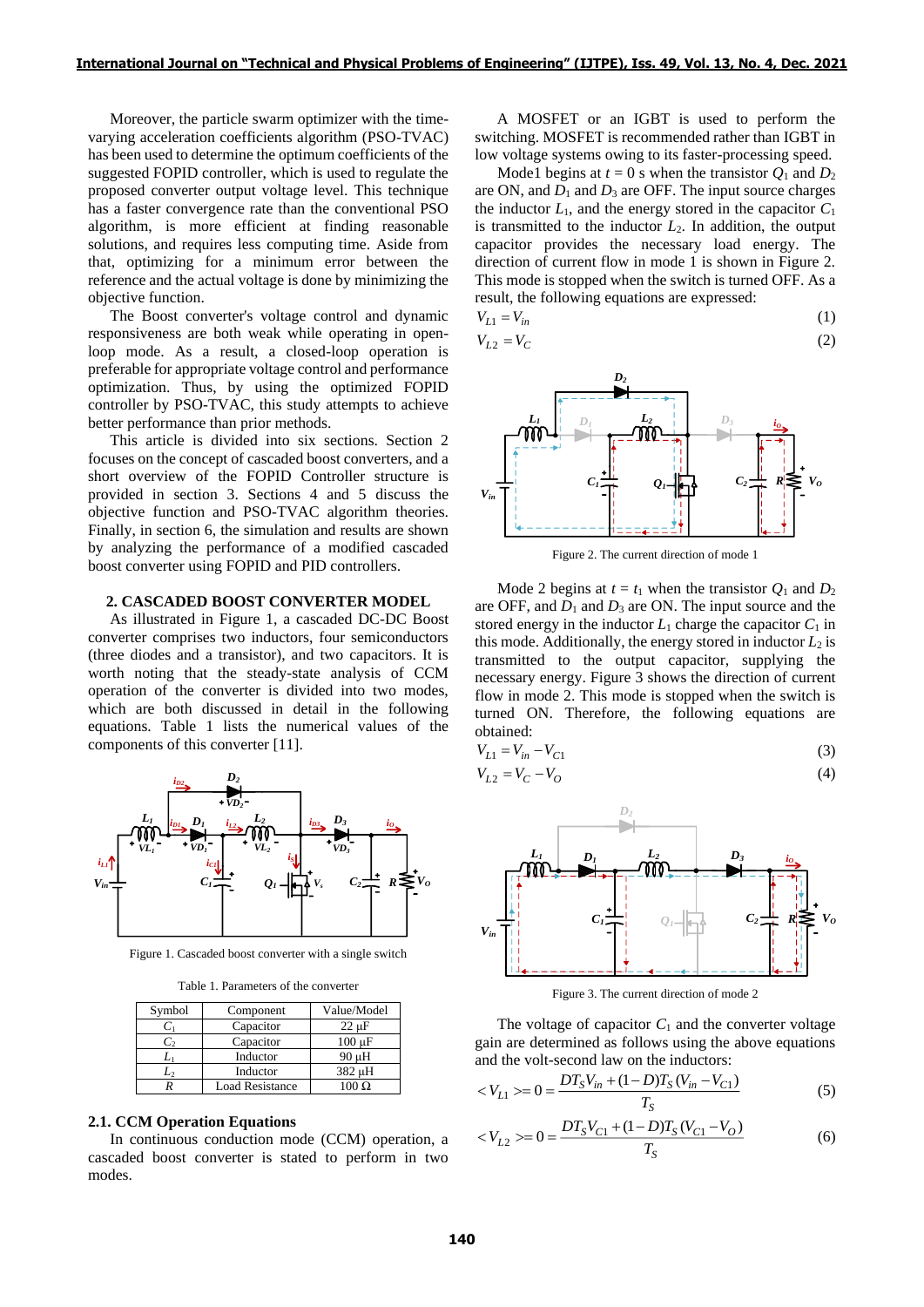$$
V_{C1} = \frac{1}{1 - D} V_{in}
$$
 (7)

$$
M_{CCM} = \left(\frac{1}{1-D}\right)^2\tag{8}
$$

Hence, the output voltage  $(V_o)$  will be 80 V if  $D = 0.5$ and  $V_{in} = 20$  V are used. As a result, the cascaded boost converter, which comprises two conventional boost converters, quadruples the output voltage.

## **3. FOPID CONTROLLER STRUCTURE**

The construction of the fractional-order PID (FOPID) controller is a linear PID controller extension used in many applications. Figure 4 illustrates its structure. As can be seen,  $\lambda$  and  $\mu$  are the integrator's and differentiator's fractional orders, which may range from 0 to 2 [12]. The *E* and *U* signals represent the controller's input and output, respectively. Moreover, the FOPID controller's transfer function and the output mathematical expression are given by Equations (9) and (10).



Figure 4. Structure of the FOPID controller

$$
FOPID(s) = K_P + \frac{K_I}{s^{\lambda}} + K_D s^{\mu}
$$
\n<sup>(9)</sup>

$$
U(s) = K_P E(s) + \frac{K_I}{s^{\lambda}} E(s) + K_D s^{\mu} E(s)
$$
\n(10)

*KP*, *KI*, and *K<sup>D</sup>* represent the proportional, integral, and derivative gain coefficients. When *λ* and *μ* are set to one, the linear PID controller is achieved. Therefore, it is clear that the FOPID is an expanded form of the traditional PID controller. The FOPID controller, in contrast to the traditional PID controller, contains two more tunable parameters, which will improve the controller's flexibility while also increasing the complexity of parameter adjustment. Meanwhile, in terms of stability and dynamic performance, the proposed controller has lots of advantages. Figure 5 indicates the closed-loop control of the DC-DC converter.



Figure 5. Representation of a DC-DC converter by a FOPID controller

## **4. OBJECTIVE FUNCTION**

The objective function has a significant impact on the optimal tuning of the controller coefficients and the performance of the proposed DC-DC converter system.

A closed-loop control system's efficiency can be evaluated using a performance index derived from the error signal. The system parameters are modified under optimum control to reduce this index. Consequently, the intention of constructing a robust controller is to optimize responses by decreasing time-domain characteristics. In order to achieve optimal controller parameters, the objective function should be defined so that the system's dynamic response has a lower settling time and the least amount of overshoot and undershoot possible.

In this article, the integral of time multiplied by squared error (ITSE) is defined as the objective function, and the integral of squared error (ISE), integral of time multiplied by absolute error (ITAE), and the integral of absolute error are determined as evaluation functions. The following are the mathematical equations for objective and evaluation functions:

$$
J_{ITSE} = \int_0^{t_{sim}} t e^2 \left( t \right) dt \tag{11}
$$

$$
J_{ISE} = \int_0^{t_{sim}} e^2 \left( t \right) dt \tag{12}
$$

$$
J_{ITAE} = \int_0^{t_{sim}} t \left| e^{-t} \right| dt \tag{13}
$$

$$
J_{IAE} = \int_0^{t_{sim}} \left| e(t) \right| dt \tag{14}
$$

## **5. OPTIMIZATION TECHNIQUE**

#### **5.1. Particle Swarm Optimization Algorithm**

The Particle Swarm Optimization (PSO) algorithm is a heuristic optimization technique inspired by simulations of simplified animal social behaviors. This strategy is based on studies into swarming phenomena like fish schooling and bird flocking. It is created for nonlinear optimization problems and has a fast calculation time and minor memory requirements [13].

A population of particles in the exploration area is randomly initialized in the PSO, much like all other population-based optimization methods. At each time step, it adjusts the trajectory of each individual toward its own best position and toward the best particle of the whole swarm to discover the global optimum solution.

The trajectory of each particle in the search space is modified in the particle swarm algorithm by dynamically adjusting the velocity of each particle based on its own flying experience and the flying experience of the other particles in the search space. In the *d*-dimensional search space, the equations for the position and velocity vector of the *i*th particle are as follows:

$$
X_i = (x_{i1}, x_{i2}, x_{i3}, \dots, x_{id})
$$
\n(15)

$$
V_i = (v_{i1}, v_{i2}, v_{i3}, \dots, v_{id})
$$
\n(16)

For each particle, the best position (that relates to the excellent fitness value attained by that particle at time *t*) and the particle that has been identified to be the most suited so far are as follows:

$$
P_i = (p_{i1}, p_{i2}, p_{i3}, \dots, p_{id})
$$
\n(17)

$$
P_g = (p_{g1}, p_{g2}, p_{g3}, \dots, p_{gd})
$$
\n(18)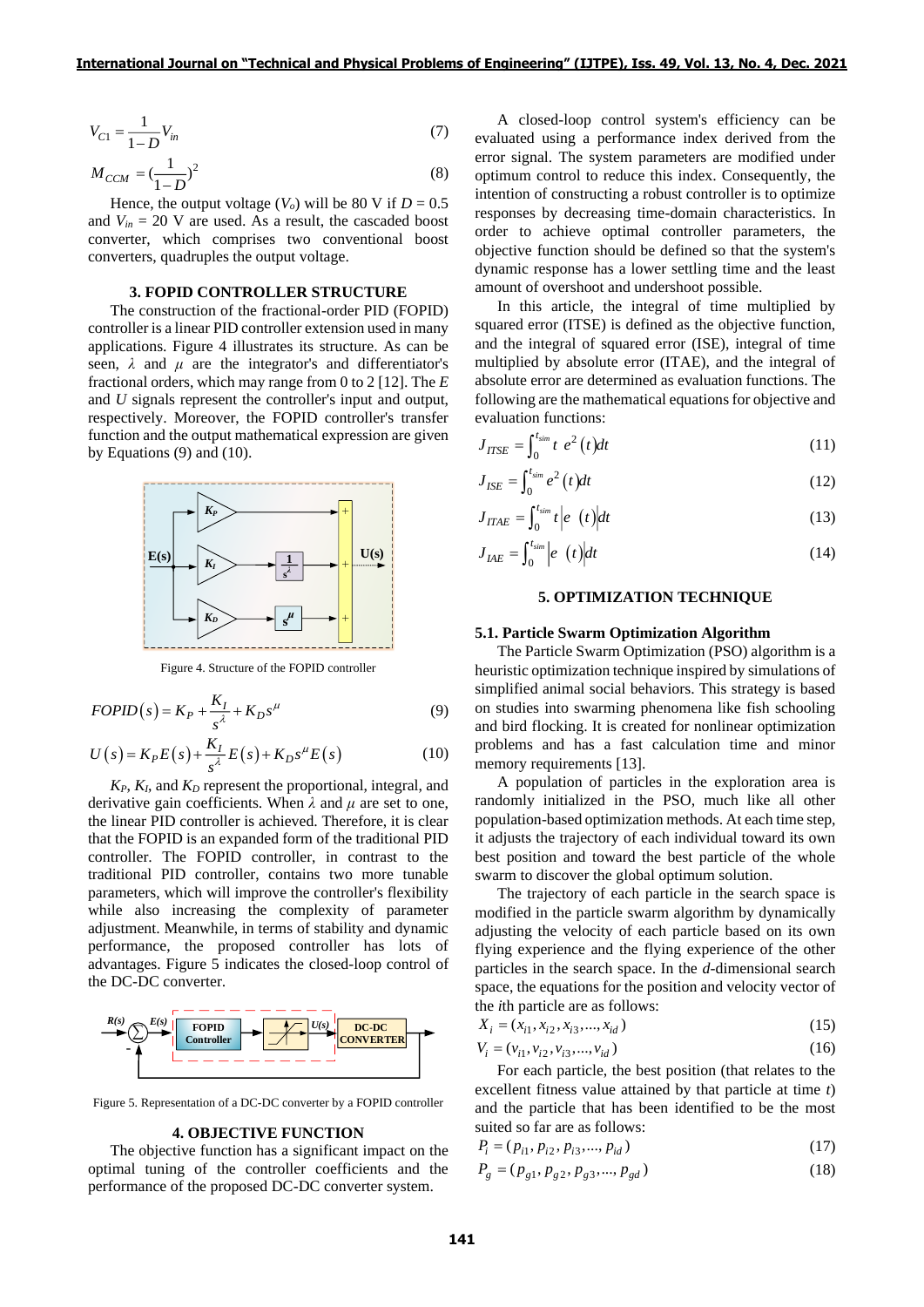These are then used to determine the new particle velocities and positions for the coming fitness assessment, which are represented by the following [14]:

$$
v_{id} = v_{id} + c_1 \times \text{rand}(.) \times (p_{id} - x_{id}) ++ c_2 \times \text{Rand}(.) \times (p_{gd} - x_{id})
$$
\n(19)

$$
P_i = (p_{i1}, p_{i2}, p_{i3}, \dots, p_{id})
$$
\n(20)

where,  $c_1$  and  $c_2$  are acceleration coefficients, and rand(.) and Rand(*.*) are random numbers in the range [0,1].

## **5.2. Time-Varying Acceleration Coefficients (TVAC)**

A new technique, known as PSO-TVAC, has been reported to enhance the performance and ability of the conventional PSO. It is evident from Equation (19) that the cognitive and the social component in PSO lead the search for the best solution. Hence, it is critical to properly control these two components to discover the optimal solution correctly and efficiently. Enhancing the global search and promoting particle convergence toward the global optima are significant focuses in the optimization process of this work [14].

The cognitive component is reduced while the social component is increased when the acceleration coefficients *c<sup>1</sup>* and *c<sup>2</sup>* are changed over time by the proposed method. This method can be performed using Logarithm Decreasing Inertia Weight [15], which is described in Equation (21):

$$
w = w_{\text{max}} + (w_{\text{min}} - w_{\text{max}}) \times \log_{10}(a + \frac{10t}{T_{\text{max}}})
$$
 (21)

where,  $w_{min}$  and  $w_{max}$  denote minimum and maximum inertia weight values, *a* is an evolutionary speed tuning constant,  $t$  shows the iteration number so far, and  $T_{\text{max}}$ presents the maximum iteration. The following is a mathematical representation of this adjustment:

$$
c_1 = (c_{1f} - c_{1i}) \frac{t}{T_{\text{max}}} + c_{1i}
$$
 (22)

$$
c_2 = (c_{2f} - c_{2i}) \frac{t}{T_{\text{max}}} + c_{2i}
$$
 (23)

where,  $c_{1i}$ ,  $c_{1f}$ ,  $c_{2i}$ , and  $c_{2f}$  show constant values. Figure 6 displays the flowchart of PSO-TVAC for finding parameters of the proposed controller of the converter.

#### **5.3. Design of FOPID Controller Based on PSO-TVAC**

It is considered a significant problem in this research that the suggested controller parameters in the DC-DC converter are correctly optimized. The efficient implementation of the FOPID controller depends on the exact tuning of the  $K_P$ ,  $K_I$ ,  $K_D$ ,  $\lambda$ , and  $\mu$  parameters.

The PSO-TVAC algorithm is used to design the suggested controller. Compared to genetic algorithm (GA) and traditional particle swarm optimization (PSO) algorithm, this approach offers considerable benefits in terms of convergence speed, discovering better solutions, and avoiding becoming stuck in the local stage.



Figure 6. The PSO-TVAC flowchart

The design process for the FOPID controller with the ITSE index, utilizing the PSO-TVAC, is displayed in Figure 7. The suggested controller parameter's range of adjustments is described in Equation (24). The terms max and min in this equation denote the parameters' maximum and minimum values, respectively. The specifications of the PSO-TVAC utilized in the design process are presented in Table 2, and the optimum parameters of the FOPID and PID controllers are shown in Table 3.

$$
K_P^{\min} \le K_P \le K_P^{\max}
$$
  
\n
$$
K_I^{\min} \le K_I \le K_I^{\max}
$$
  
\n
$$
K_D^{\min} \le K_D \le K_D^{\max}
$$
  
\n
$$
\lambda^{\min} \le \lambda \le \lambda^{\max}
$$
  
\n
$$
\mu^{\min} \le \mu \le \mu^{\max}
$$
 (24)



Figure 7. Algorithm-based FOPID controller design process using ITSE

 $=$ min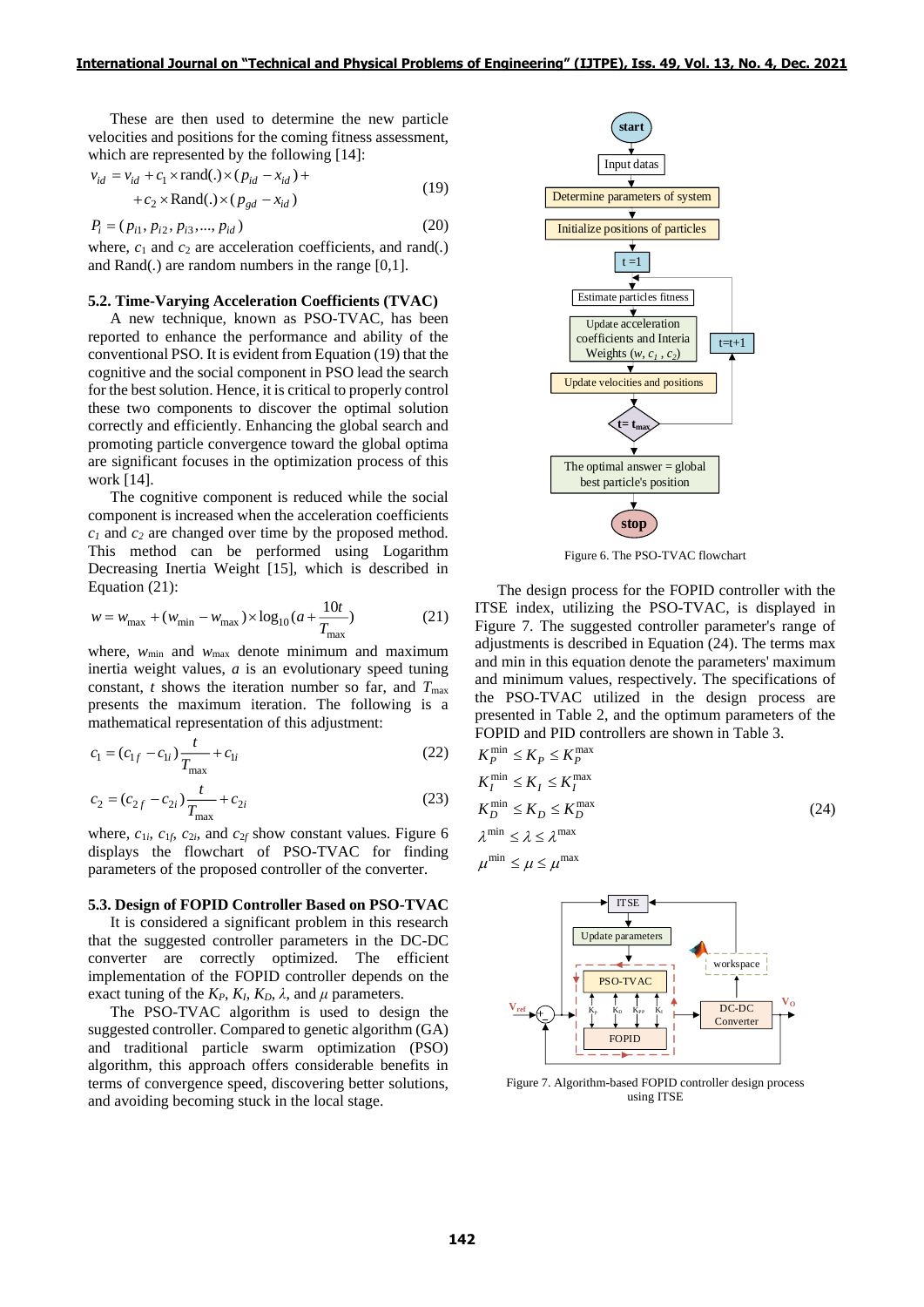| Table 2. The proposed algorithm parameters |  |  |
|--------------------------------------------|--|--|
|--------------------------------------------|--|--|

| parameter                                                               | value                |  |
|-------------------------------------------------------------------------|----------------------|--|
| Population                                                              | 50                   |  |
| <b>Iteration</b>                                                        | 60                   |  |
| Lower bounds of<br>controller parameters                                | 0.001                |  |
| upper bounds of<br>controller parameters<br>$[K_P K_I K_D \lambda \mu]$ | [2 15 2 0.999 0.999] |  |

Table 3. Optimized Parameters of Controllers

|              | Parameters of Controllers |         |        |        |        |
|--------------|---------------------------|---------|--------|--------|--------|
| Controller   | Kр                        |         | $K_D$  |        | и      |
| <b>FOPID</b> | 0.0026                    | 14.9839 | 0.0030 | 0.9358 | 0.1246 |
| PID          |                           | 5.951   | 0.0025 |        | -      |

#### **6. SIMULATION RESULTS AND DISCUSSIONS**

To verify the effectiveness of FOPID and PID controllers, the cascaded DC-DC boost converter control structure is simulated in version 2019b of MATLAB/Simulink software on an intel-corei7/16GB DDR3 personal computer. Figure 8 presents the proposed DC-DC converter simulation, along with the suggested FOPID controller. A pulse signal for the MOSFET switch was generated using the repeating sequence block in MATLAB. Under different scenarios and circumstances, the FOPID controller's performance is compared with the PID controller.



Figure 8. The suggested converter's Simulink model by FOPID

#### **6.1. Case 1**

This study simulates the proposed cascaded boost converter at a 50% duty cycle  $(D=0.5)$ . The purpose of this case is to investigate the DC-DC output voltage using FOPID and PID controllers. In this scenario, the input voltage is 20 volts, and the output voltage should be 80 volts according to Equation (8). Figure 9 depicts the openloop operation's output voltage shape. As displayed, the converter's voltage management and dynamic responsiveness are poor while operating in the open-loop system. The FOPID controller has enhanced transient response specifications, as shown in Figure 10. As a result, the proposed controller's settling time is faster than the PID controller, significantly reducing overshoot.

As measured by the objective and evaluation functions (ITSE, ISE, ITAE, IAE), the suggested controller's efficiency is shown in Figure 11. The findings demonstrate that applying the ITSE index improves the performance of FOPID.

Furthermore, the improvement percentage of the timedomain characteristics in the first scenario, including overshoot, settling, and rise time with the FOPID controller compared to the PID controller, is presented in Figure 12. So, it is concluded that the PSO-TVAC based FOPID controller has enhanced the system's dynamic behavior.



Figure 9. Output voltage of converter in the open-loop operation mode



Figure 10. Output voltage shape of the cascaded converter in Case 1



Figure 11. Suggested controller's efficiency with different objective functions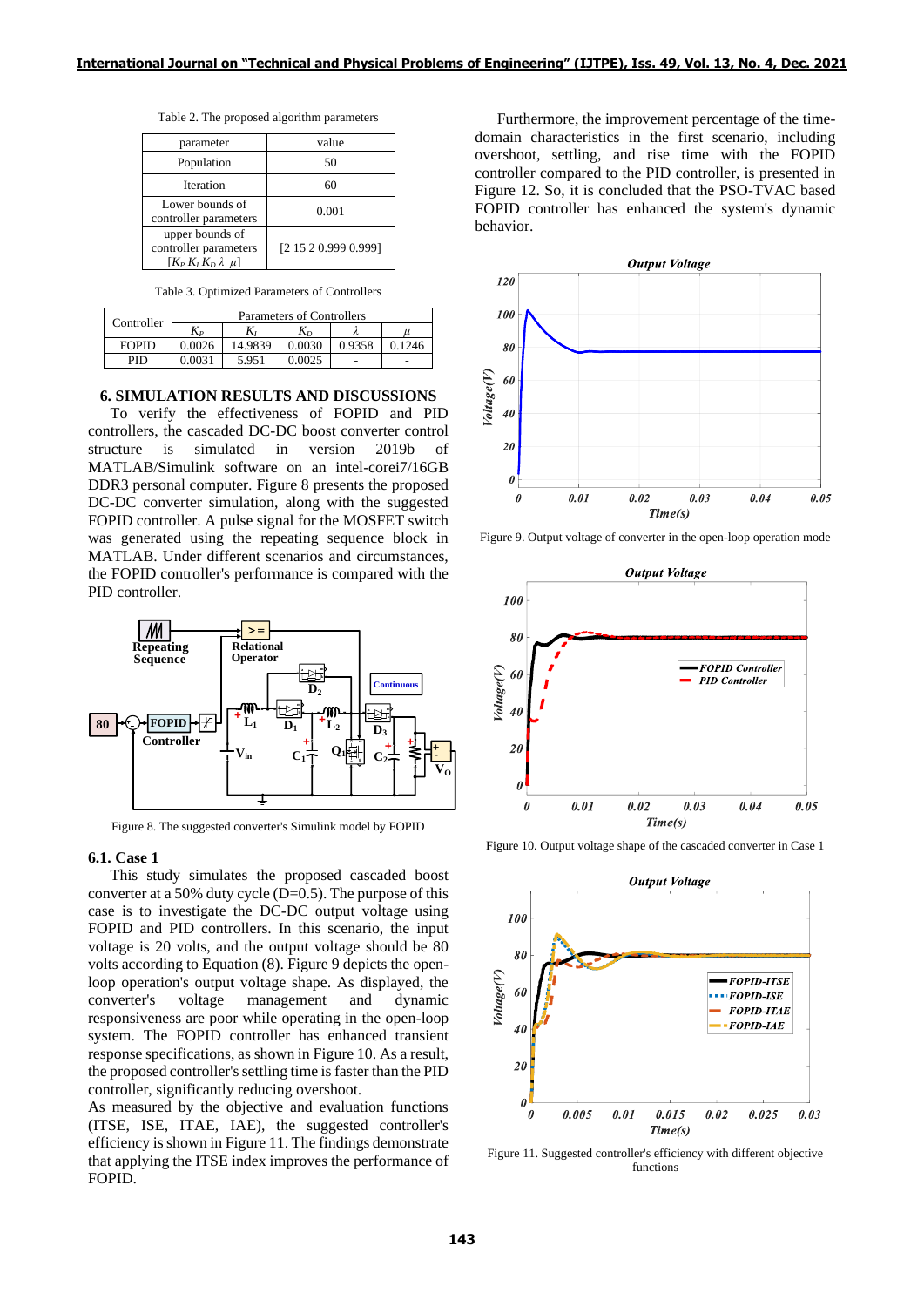

Figure 12. Time response characteristics improvement percentage in the Case 1

## **6.2. Case 2**

The cascaded boost converter is simulated using a 25V input voltage in this scenario, and the output wave shapes are depicted in Figure 13. This scenario has been designed to ensure adequate voltage regulation of the system. It's clear that no matter what the input voltage changes, the output voltage stays constant at 80V. Despite applying voltage changes to the system, the suggested controller improves the converter's dynamic performance, and the results prove that the proposed controller effectively decreases the settling time and rise time.

Table 4 shows the time-domain characteristics in the second scenario, including overshoot, settling time, and rise time in both considered controllers. The findings indicate that the FOPID controller significantly enhances the system's dynamic behavior. Hence, its robustness is verified.

As can be seen, the controller's robustness in minimizing the variations is noticeable. In this situation, it is also shown that the system without any controller does not function well. The analysis proves that the suggested FOPID controller offers superior output voltage regulation when used in a cascaded boost converter, increasing the system's performance.



Figure 13. Output voltage shape of the cascaded converter in Case 2

| Time-domain<br>characteristics |             | Controllers<br><b>FOPID</b><br><b>PID</b> |        |  |
|--------------------------------|-------------|-------------------------------------------|--------|--|
|                                | <b>ITSE</b> | 81                                        | 87     |  |
| Overshoot                      | <b>ISE</b>  | 84                                        | 89     |  |
|                                | <b>ITAE</b> | 82                                        | 87.5   |  |
|                                | <b>IAE</b>  | 86                                        | 91     |  |
| Settling<br>time               | ITSE        | 0.008                                     | 0.017  |  |
|                                | ISE         | 0.014                                     | 0.021  |  |
|                                | <b>ITAE</b> | 0.010                                     | 0.019  |  |
|                                | IAE         | 0.015                                     | 0.024  |  |
| rise time                      | <b>ITSE</b> | 0.001                                     | 0.0013 |  |
|                                | <b>ISE</b>  | 0.002                                     | 0.0025 |  |
|                                | <b>ITAE</b> | 0.0014                                    | 0.0018 |  |
|                                | IAE         | 0.0023                                    | 0.0029 |  |

#### Table 4. Comparison of Controllers Time-Domain Performance in the Case 2

#### **6.3. Case 3**

As shown in Figure 14, this scenario analyzes the system's performance with a FOPID and PID controller under various step input voltage variations. Figure 15 represents the proposed DC-DC control's dynamic response to the step input voltage variation.



Figure 14. Step changes of the input voltage in 0.05 seconds



Figure 15. Output voltage shape of the cascaded converter in Case 3

### **7. CONCLUSIONS**

This study proposes and examines the fractional-order PID (FOPID) controller performance for regulating the output voltage of a cascaded DC-DC boost converter.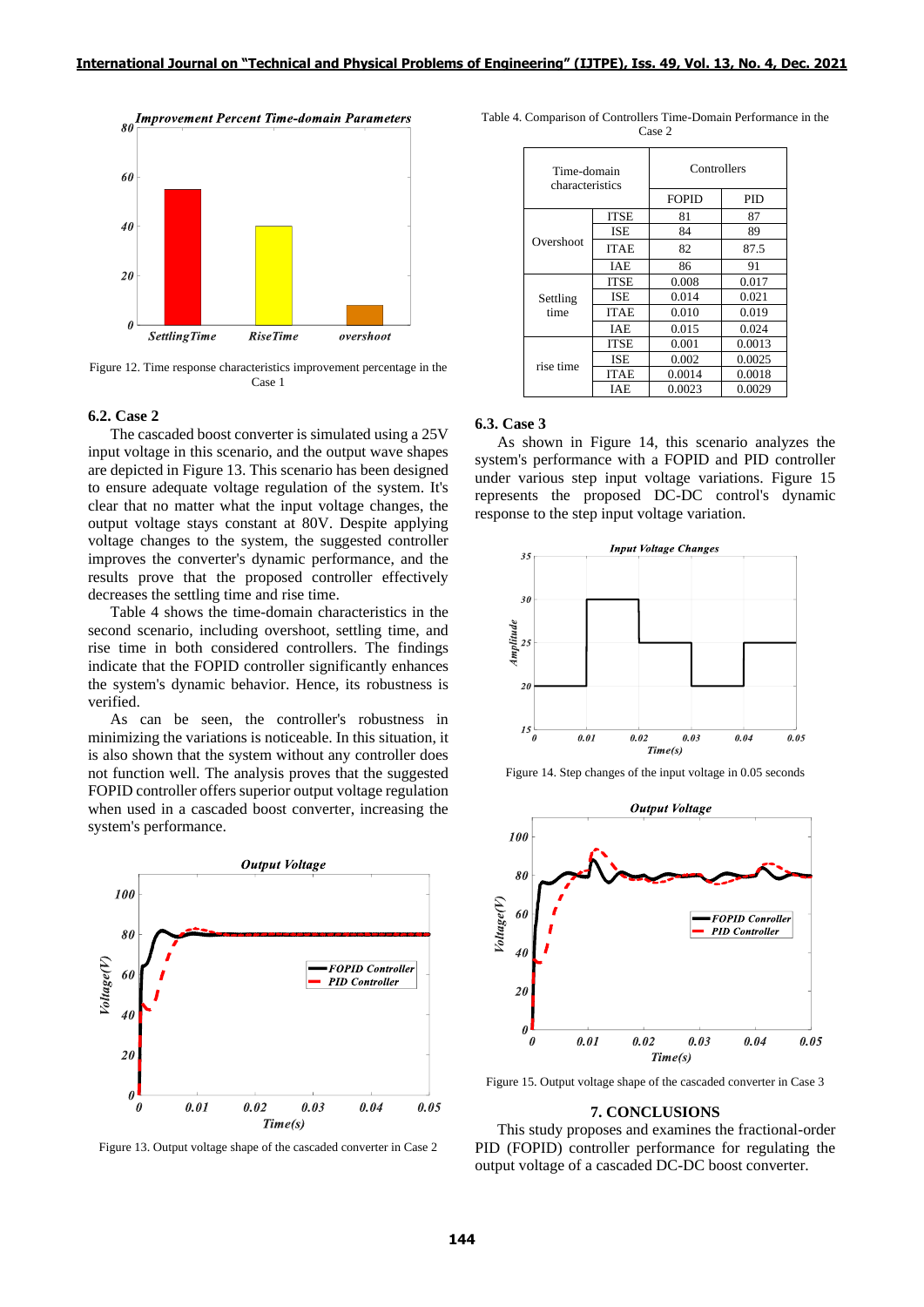Since the operation of the FOPID controller is fundamentally dependent on the appropriate optimization of the coefficients of its structure, the PSO-TVAC algorithm is used to optimize these coefficients, and the ITSE objective function is used to determine the best controller coefficients throughout the controller design process. The suggested converter provides more accurate voltage regulation with a FOPID controller, which also enhances the converter's performance. Although all of the controllers provide stabilized outputs, the suggested controller produces decreased output fluctuations. Consequently, this study effectively presents a way for satisfying the purpose of a DC-DC converter, which is to keep a steady output voltage at the load side. Moreover, the presented circuit is uncomplicated, simple, and also can be constructed without extra components. The expansion of the FOPID controller to control converters, such as boost and buck-boost converters, could be the subject of future investigations.

## **REFERENCES**

[1] M.E. Azizkandi, F. Sedaghati, H. Shayeghi, F. Blaabjerg, "A high voltage gain DC-DC converter based on three winding coupled inductor and voltage multiplier cell", IEEE Transactions on Power Electronics, vol. 35, no. 5, pp. 4558-4567, 2019, Clerk Maxwell, A Treatise on Electricity and Magnetism, 3rd ed., vol. 2. Oxford: Clarendon, pp. 68-73, 1892.

[2] M. Eskandarpour Azizkandi, F. Sedaghati, H. Shayeghi, "An interleaved configuration of modified ky converter with high conversion ratio for renewable energy applications; design, analysis and implementation", Journal of Operation and Automation in Power Engineering, vol. 7, no. 1, pp. 90-106, 2019.

[3] T. G. Habetler, R.G. Harley, "Power electronic converter and system control", Proceedings of the IEEE, vol. 89, no. 6, pp. 913-925, 2001.

[4] M. Banaei, H. Ajdar Faeghi Bonab, N. Taghizadegan Kalantari, "Analysis and design of a new single switch non-isolated buck-boost dc-dc converter", Journal of Operation and Automation in Power Engineering, vol. 8, no. 2, pp. 116-127, 2020.

[5] C.B. Ali, A.H. Khan, K. Pervez, T.M. Awan, A. Noorwali, S.A. Shah, "High Efficiency High Gain DC-DC Boost Converter Using PID Controller for Photovoltaic Applications", International Congress of Advanced Technology and Engineering (ICOTEN), 2021: IEEE, pp. 1-7, 2021.

[6] S. Arun, T. Manigandan, "Design of ACO based PID controller for zeta converter using reduced order methodology", Microprocessors and Microsystems, vol. 81, p. 103629, 2021.

[7] Z. Qi, J. Tang, J. Pei, L. Shan, "Fractional controller design of a DC-DC converter for PEMFC", IEEE Access, vol. 8, pp. 120134-120144, 2020.

[8] M. Rajamani, R. Rajesh, M. Willjuice Iruthayarajan, "Design and Experimental Validation of PID Controller for Buck Converter: A Multi-Objective Evolutionary Algorithms Based Approach", IETE Journal of Research, pp. 1-12, 2021.

[9] P. Warrier, P. Shah, "Optimal Fractional PID Controller for Buck Converter Using Cohort Intelligent Algorithm", Applied System Innovation, vol. 4, no. 3, p. 50, 2021.

[10] O. Ibrahim, N.Z. Yahaya, N. Saad, "Comparative studies of PID controller tuning methods on a DC-DC boost converter", The 6th IEEE International Conference on Intelligent and Advanced Systems (ICIAS), pp. 1-5, 2016.

[11] J.A. Morales Saldana, R. Galarza Quirino, J. Leyva Ramos, E.E. Carbajal Gutierrez, M.G. Ortiz Lopez, "Modeling and control of a cascaded boost converter with a single switch", The 32nd Annual Conference on IEEE Industrial Electronics (IECON 2006), pp. 591-596, 2006. [12] P. Shah, S. Agashe, "Review of fractional PID

controller", Mechatronics, vol. 38, pp. 29-41, 2016. [13] H. Shayanfar, H. Shayeghi, A. Ghasemi, "SPSO-TVAC Congestion Management in a Practical Electricity Market Based Generator Sensitivity", International Conference on Artificial Intelligence (ICAI), The Steering Committee of The World Congress in Computer Science, Computer, p. 1, 2014.

[14] A. Ratnaweera, S.K. Halgamuge, H.C. Watson, "Self-organizing hierarchical particle swarm optimizer with time-varying acceleration coefficients", IEEE Transactions on Evolutionary Computation, vol. 8, no. 3, pp. 240-255, 2004.

[15] Y.L. Gao, X.H. An, J.M. Liu, "A particle swarm optimization algorithm with logarithm decreasing inertia weight and chaos mutation", IEEE International Conference on Computational Intelligence and Security, vol. 1, pp. 61-65, 2008.

## **BIOGRAPHIES**



**Reza Mohajery** was born in Ardabil, Iran, in 1998. He received the B.Sc. degree in Electrical Engineering from University of Tabriz, Tabriz, Iran in 2019. Currently, he is a Power Electrical Engineering M.Sc. student in Technical Eng. Department of the University of

Mohaghegh Ardabili, Ardabil, Iran. His research interests are about renewable energy, smart grids, power electronics topology, DC-DC Converter control and applications.



**Hossein Shayeghi** received Ph.D. degree in Electrical Engineering from Iran University of Science and Technology, Tehran, Iran in 2006. He is currently a Full Professor and the Scientific Director of the Energy Management Research Center, University of Mohaghegh Ardabili,

Ardabil, Iran. His research interests are power system control and operation, microgrid and smart grids control and energy management and FACTs device. He has authored and co-authored of 12 book chapters in international publishers and more than 430 papers in international journals and conference proceedings that received in Google Scholar more than 6275 citations with